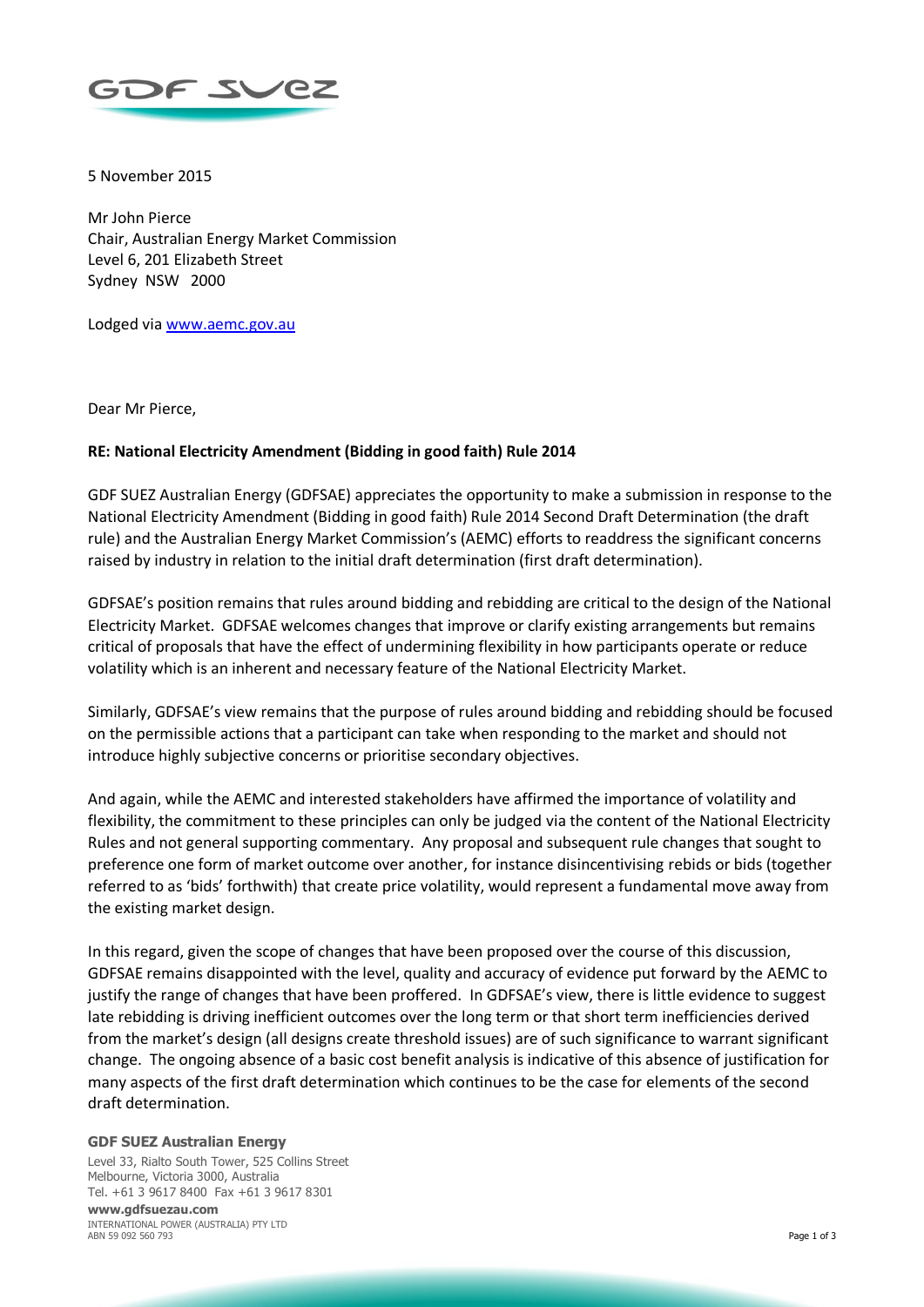

## **Summary of GDFSAE's position on the first draft determination**

GDFSAE agreed with a number of aspects of the first draft determination.

- GDFSAE supported in-principle the move to a behavioural statement characterised as an obligation on generators not to make offers or bids that are "false, misleading or likely to mislead" as a replacement of the existing requirement to bid in "good faith".
- GDFSAE agreed that consideration of matters, as listed in the then draft clause 3.8.22A, including any pattern of conduct, should be relevant to the consideration of whether bids are false or misleading.
- GDFSAE supports in-principle the clarification that a bid "must be made as soon as reasonably practicable" as provided in 3.8.22A(d).

GDFSAE expressed strong concerns with the remaining aspects of the first draft determination.

- GDFSAE did not support the additional reporting obligations to be placed on generators.
- GDFSAE did not support a delegation of powers to the Australian Energy Regulator to develop additional guidelines for the purpose of further reporting on bidding.
- GDFSAE did not support elevating the role of the market design principle in consideration of an offer or bid and therefore strongly recommends the removal of clause 3.8.22A(b1).
- GDFSAE recommended the removal of 3.8.22A(e) and did not support the elevation of the market design principles or other participants ability respond as the primary considerations the court *must* have regard to in assessing whether a bid was made as soon as reasonably practicable.

### **Second draft determination**

GDFSAE supports the submission of the Energy Supply Association of Australia as follows.

- Clause 3.8.22A(a1) interpretation remains unclear and potentially creates a strict liability independent of clause (a). GDFSAE require AEMC advice on the specific purpose of this clause and the obligations it would impose on GDFSAE operations.
- Clauses 3.8.22(a) and 3.8.22(b) create confusion, in that it is unclear which circumstances (a) covers that are not covered by (b). The AEMC must be precise in regard to the intention of each clause so GDFSAE understands the issues the AEMC is attempting to address with its drafting.
- Clause 3.8.22A(b)(2) introduces uncertainty with regard to the term 'reasonable grounds' and how that differs from clause (b)(1). If the clauses do not have a separate meaning than the rationale for two clauses is not apparent.
- Clause 3.8.22(e) still introduces the subjective issue of other market participants. GDFSAE has previously stated this concept is both unclear and has not been justified by the AEMC. It remains unclear how a court would need to consider this.
- It is unclear, pursuant to clause 3.8.22A(d), how the time it takes for a generator to reach a conclusion on making a rebid will be considered in the context of "as soon as practicable".